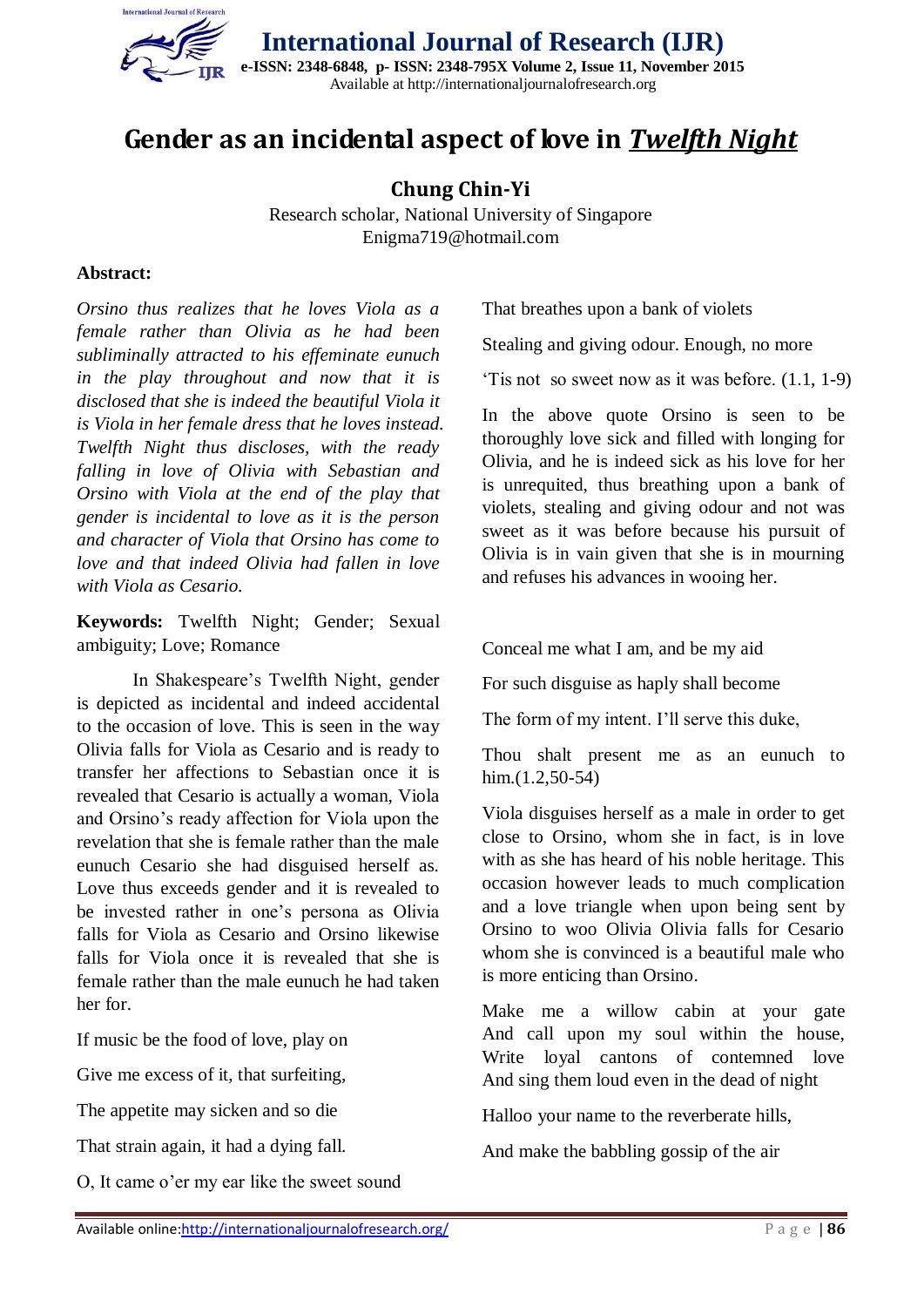

**International Journal of Research (IJR) e-ISSN: 2348-6848, p- ISSN: 2348-795X Volume 2, Issue 11, November 2015**

Available at http://internationaljournalofresearch.org

Cry out 'Olivia!' O, you should not rest

Between the elements of air and earth

But you should pity me.(1.5,257-265)

In the above quote Viola as Cesario renders an intensely moving speech pleading for Olivia to return love to Orsino but the passage of communication as a meditation on Olivia's riveting beauty that confounds nature moves Olivia to fall for the messenger Cesario instead as she is moved by the poetical ode to her beauty and believes it originates from Cesario rather than Orsino. This is the occasion of much complication for Viola as she cannot and does not love Olivia as she in in fact a woman herself and is rather, in love with Orsino, thus creating a love triangle.

Oh Time, thou must untangle this, not I. It is to hard a know for me t' untie(2.2 40-41)

Viola is caught in a deep dilemma and love triangle as Olivia has fallen for her as Orsino's messenger after her moving speech on Olivia's beauty with the result that Viola does not know how to escape the situation as she indeed is not in love with Olivia but rather her rival in love as she loves Orsino too while Orsino pines for Olivia.

She never told her love, But let concealment, like a worm i' th' bud, Feed on her damask cheek. She pined in thought

And with a green and yellow melancholy She sat like Patience on a monument, Smiling at grief. Was not this love indeed? We men may say more, swear more, but indeed, Our shows are more than will; for still we prove Much in our vows, but little in our love."( 2.4 110-118)

Olivia is here disclosing her plight to Orsino who does not realize she is talking about herself as she has disguised herself as Cesario to get close to Orsino and she discloses that she pines for Orsino as much as he pines for Olivia. She discloses that she has been waiting patiently for Orsino to see beyond the concealment but he has proven to be ignorant of her love and pining for him.

O, what a deal of scorn looks beautiful In the contempt and anger of his lip! A murderous guilt shows not itself more soon Than love that would seem hid. Love's night is noon.-

Cesario, by the roses of the spring By maidenhood, honor, truth, and everything, I love thee so, that, maugre all thy pride, Nor wit nor reason can my passion hide. Do not extort thy reasons from this clause, For that I woo, though therefor hast no cause; But rather reason thus with reason fetter: Love sought is good, but given unsought is better.(3.1, 143-153)

The moment of complication for Viola has come when Olivia declares her love for her as Cesario and tries to convince her that love given unsought is better than love that is sought, like Orsino's love for her that remains unrequited. Viola of course is confounded by this as she loves of course Orsino rather than Olivia as she is a woman.

What relish is this? How runs the stream? Or am I mad, or else this is a dream. Let fancy still my sense in Lethe steep; If it be thus to dream, still let me sleep! ( 4.1,58- 61)

Sebastian in the above quote is confused by Olivia's interest in him but at the same time elated by his new found love. Olivia has of course mistaken Sebastian for Cesario or Viola, and it will indeed be requited love this time as Sebastian is attracted to Olivia while Viola as a female is not as her maleness is a mere disguise.

But when in other habits you are seen, Orsino's mistress, and his fancy's queen( 5.1, 376-379)

Orsino thus realizes that he loves Viola as a female rather than Olivia as he had been